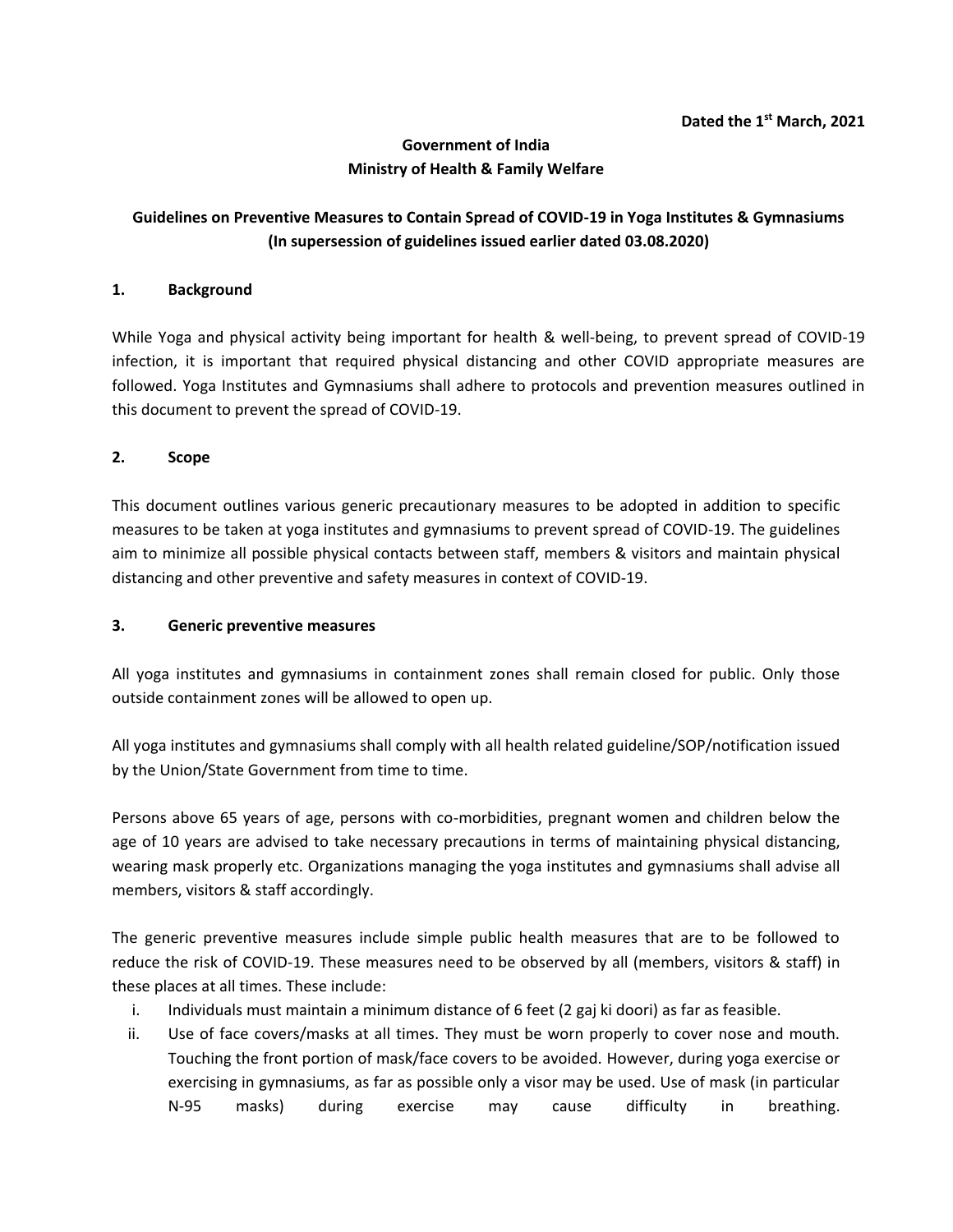- iii. Practice frequent hand washing with soap (for at least 40-60 seconds) even when hands are not visibly dirty. Use of alcohol-based hand sanitizers (for at least 20 seconds) can be practiced wherever feasible.
- iv. Respiratory etiquettes to be strictly followed. This involves strict practice of covering one's mouth and nose while coughing/sneezing with a tissue/handkerchief/flexed elbow and disposing off used tissues properly.
- v. Self-monitoring of health by all and reporting any illness at the earliest to State and District helpline.
- vi. Spitting should be strictly prohibited.
- vii. Installation & use of Aarogya Setu App shall be advised to all.

# **4. Specific measures to be followed include-**

# **a. Before opening the yoga institutes/gymnasiums**

# **Processes & premises redesigning including proper placement of equipments**

- i. Plan yoga/gymnasiums floor area based on  $4m<sup>2</sup>$  per person.
- ii. Place equipments, including cardio and strength machines, 6 feet apart, wherever feasible, by moving equipment to facilitate physical distancing.
- iii. Where available, utilize any outdoor space by relocating equipment outside.
- iv. Create specific pathways for entering and exiting exercise areas within closed spaces using floor or wall markings.
- v. Ensure queue management, inside and outside the premises, with specific markings on the floor with a gap of 6 feet.
- vi. Promote card based/contactless payment.
- vii. For air-conditioning/ventilation, the guidelines of CPWD shall be followed which mentions that the temperature setting of all air conditioning devices should be in the range of  $24-30^\circ$ C, relative humidity should be in the range of 40- 70%, intake of fresh air should be as much as possible and cross ventilation should be adequate.
- viii. Limit the number of staff and members within the general gymnasium floor, specific workout areas and change rooms by:
	- a. Restricting the number of members allowed in specified areas.
	- b. Implementing 'fitness sessions' for particular exercise areas with requirements for members to register (ideally online) for specific sessions.
- ix. Lockers will remain in use, as long as physical distancing is maintained.
- x. Ensure dustbins and trash cans are covered at all times.
- xi. Spas, Sauna, and Steam Bath (wherever applicable) shall function in accordance with the SOPs issued by the State/UT concerned. Swimming pools shall function in accordance with SOP issued by Ministry of Youth Affairs and Sports (in consultation with MHA).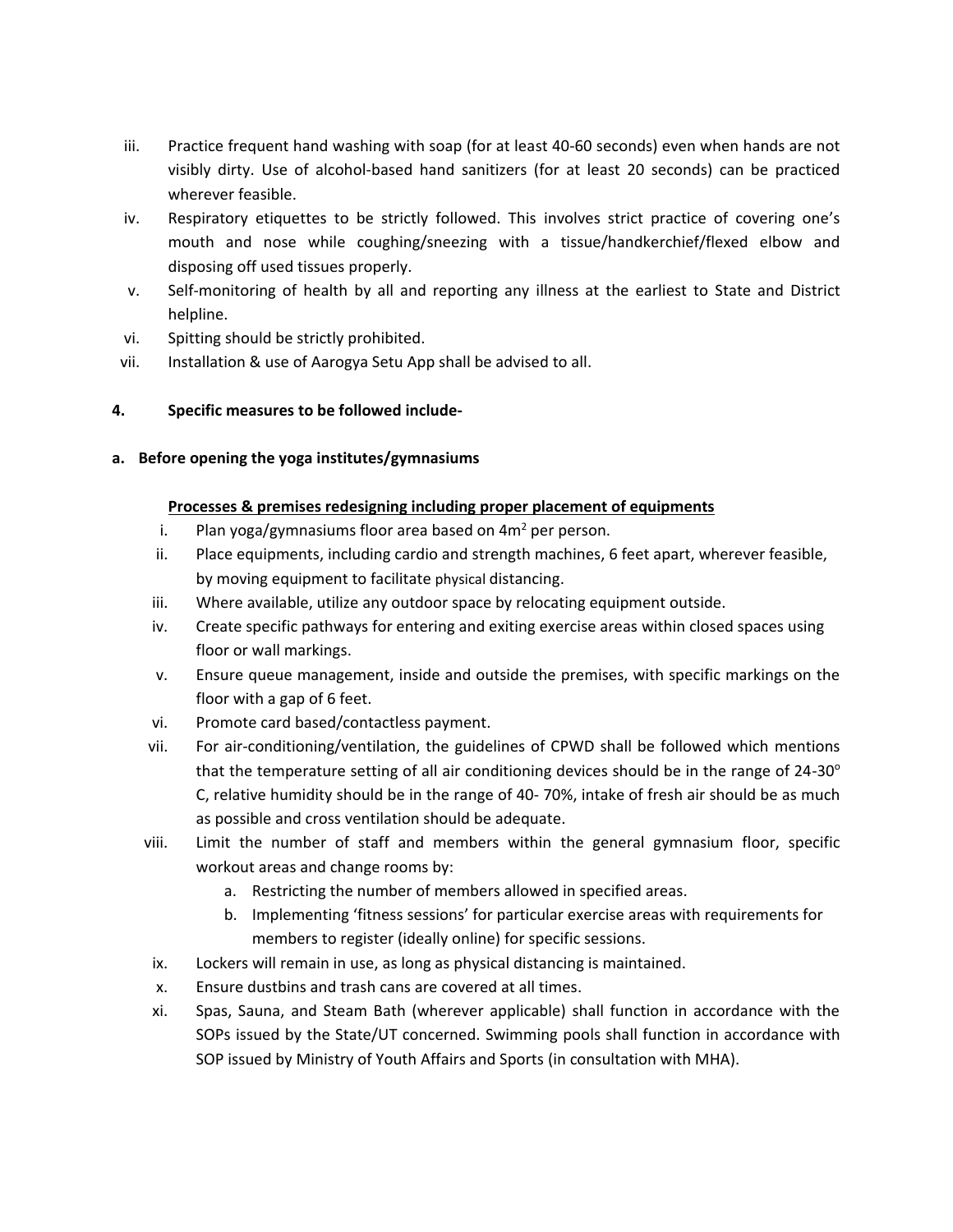### **Disinfection**

All areas within the premises shall be disinfected using clinically approved disinfectants. The areas to be disinfected include but are not limited to –

- i. Entrances to premise, building, rooms
- ii. All open areas used by staff and visitors
- iii. Washrooms and toilets
- iv. Shoe baths (Members will be encouraged to carry separate workout shoes)
- v. All other frequently touched surfaces (doorknobs, handles etc.)
- vi. Equipment in gymnasiums

# **Planning and Scheduling of Activities**

- i. Calculate the maximum capacity per session based on redesigned spaces. Accordingly schedule the session and inform the members.
- ii. Yogic Kriya(s)
	- a. The practice of Yogic Kriya(s) may be avoided for the time being. Even if it is to be practiced essentially, it may be done in open spaces.
	- b. Guidelines for practitioners (Yoga guideline for Covid-19) issued by the Ministry of AYUSH (available at[: https://www.ayush.gov.in/\) m](https://www.ayush.gov.in/)ay also be followed.
- iii. Group fitness rooms and classes
	- a. Staggering class session times and allowing minimum of 15-30 minutes between classes to avoid overlap between members arriving and leaving.
	- b. Offering group fitness classes online, wherever possible.
	- c. Restricting the number of persons allowed per group fitness class based on the size of the room and the nature of the fitness activity.
- iv. Personal training in yoga institutes/gymnasiums
	- a. Ensure 6 feet distance between personal trainer and clients during personal training sessions, wherever feasible.
	- b. Ensure sessions are tailored to include only exercises that do not require physical contact between the trainer and the clients including setup and use of equipment.
	- c. Limit the number of clients per session & ensure adequate spacing amongst all clients.
	- d. Utilize outdoor spaces at the yoga institutes/gymnasiums where available.
- v. For Employees:
	- a. Shifts and attendance to be planned to ensure physical distancing.
	- b. Staff residing in the containment zone shall not attend the facility till containment zone is de-notified.
	- c. Housekeeping staff to be informed & trained about norms for waste management & disposal.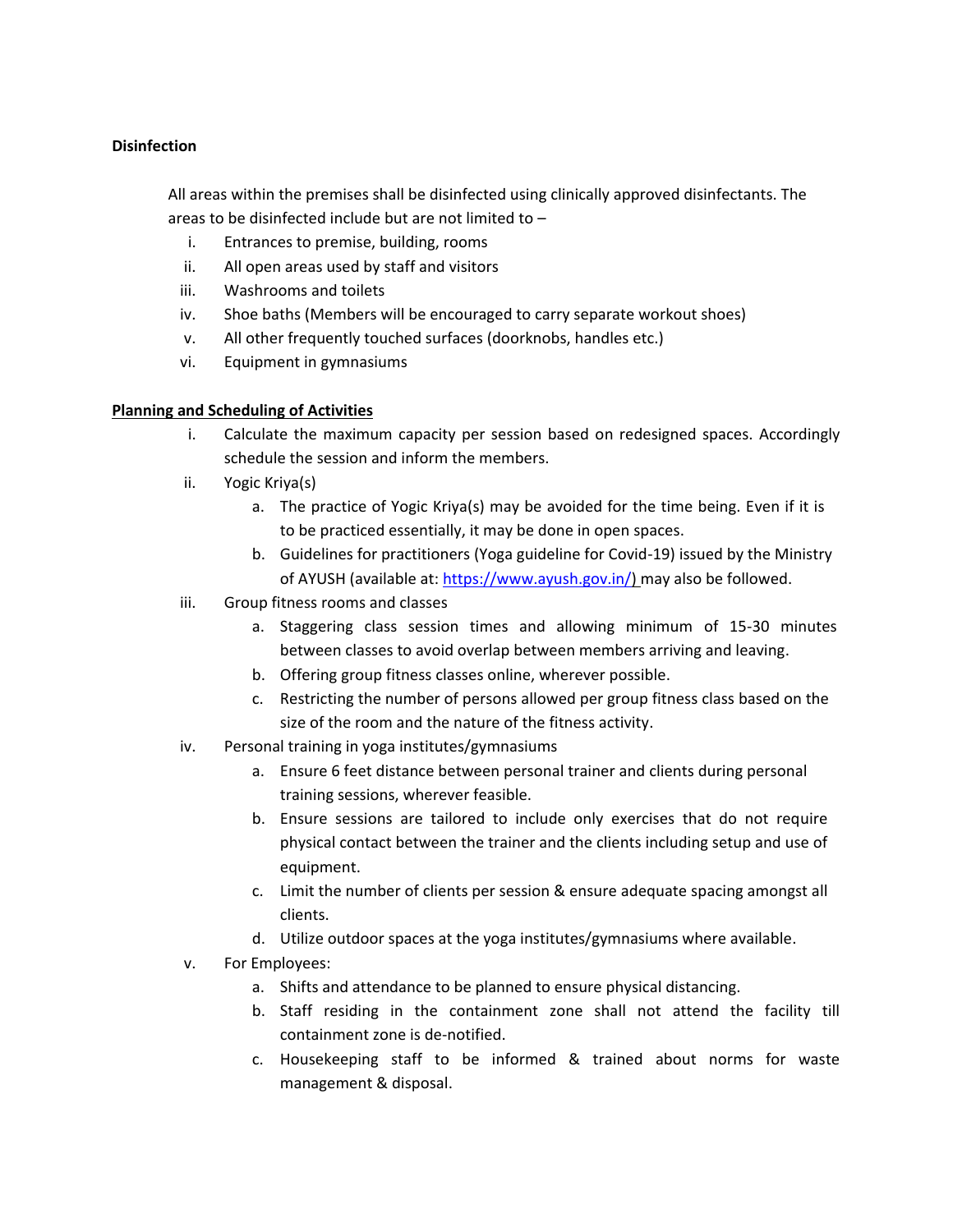**d.** All employees who are at higher risk i.e. older employees, pregnant employees and employees who have underlying medical conditions to take extra precautions. They should preferably not be exposed to any front-line work requiring direct contact with the clients.

#### **Availability and Management of Supplies**

- i. Appropriate personal protection gears like face covers/masks, visors, hand sanitizers etc. shall be made available by management to the members, visitors & staff.
- ii. Provide an adequate supply of disinfectant wipes or disinfecting solutions and disposable paper towels for members/staff to wipe exercise equipment clean before and after use.
- iii. Ensure availability of pulse oximeters to record oxygen saturation of members prior to the exercise.

# **b. After opening the yoga institutes / gymnasiums**

### **At the entry point**

- i. Entrance to have mandatory hand hygiene (sanitizer dispenser) and thermal screening provisions.
- ii. Only asymptomatic persons (including staff) be allowed in the premises.
- iii. All persons to be allowed entry only if using face cover/masks.
- iv. All members, visitors and staff may consider using Aarogya Setu application for risk identification at all times inside the yoga institute/gymnasiums.
- v. Posters/standees on preventive measures about COVID-19 to be displayed prominently. Audio and Video clips to spread awareness on preventive measures for COVID-19 may be regularly played.
- vi. Ensure minimum distance of 6 feet at all times in queues.
- vii. Proper crowd management in the parking lots, in corridors and in elevators duly following physical distancing norms shall be organized by the management/ any outsourced agencies.
- viii. Staggering of members/ visitors to be done, with separate timing slots, to allow for adequate physical distancing and disinfection of premises & equipment.
- ix. In yoga institutes, shoes / footwears are to be preferably taken off outside the premises where yoga exercises are done. If needed they should be kept in separate slots for each individual / family by the persons themselves.
- x. Details of check-in and checkout times of members and visitors must be recorded (name, address and phone number)

# **Prior to exercising in the gymnasiums using equipment for cardio, strength training etc.**

i. Ensure that the equipment has been disinfected, particularly the frequently touched surfaces before each use.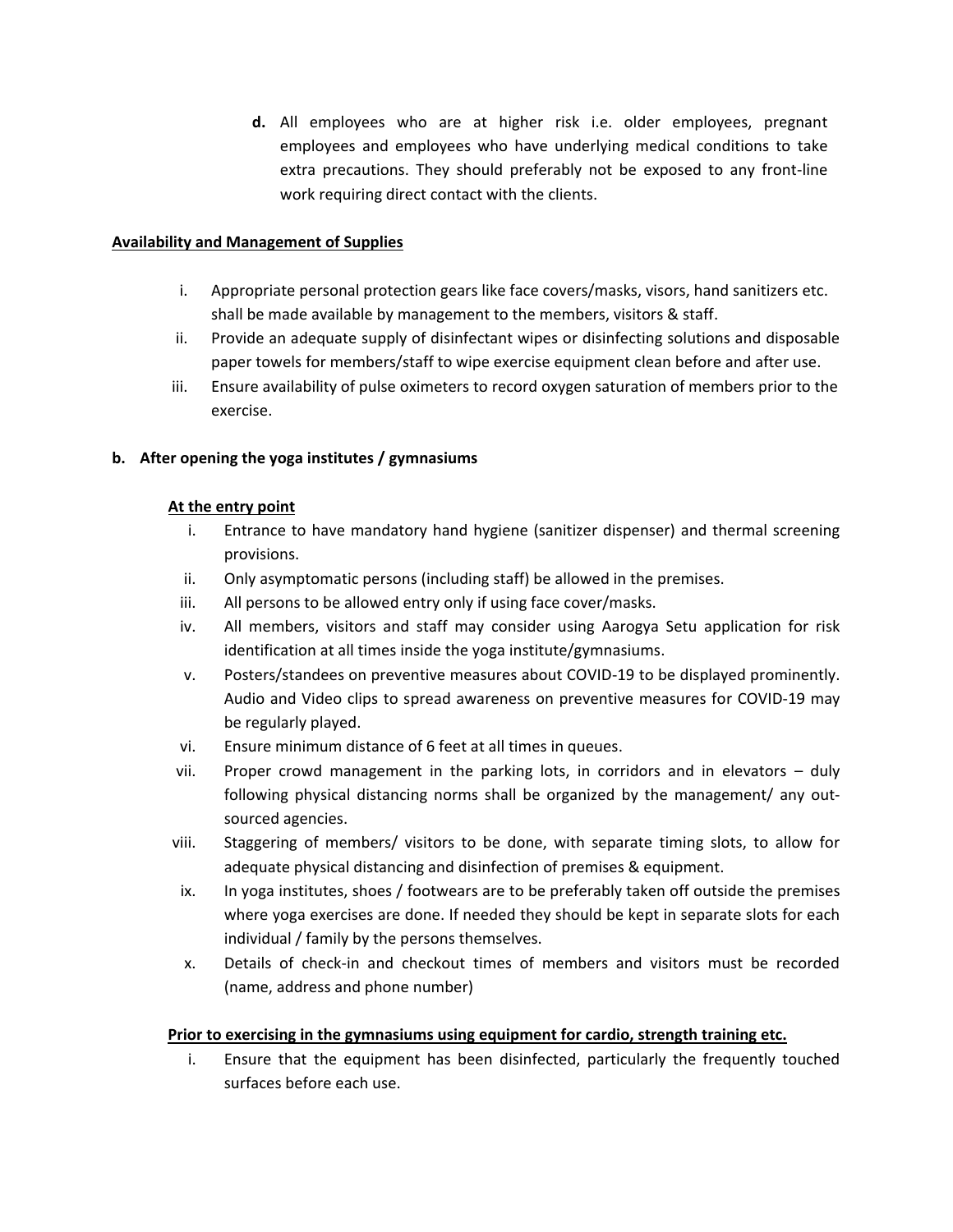- ii. Sanitize middle finger with alcohol swab and check oxygen saturation using pulse oximeter. Those having oxygen saturation below 95% should not be allowed to exercise. Call Central / State helpline / ambulance and refer such persons to the nearest health facility.
- iii. Remove mask and **wear visor as far as feasible** while exercising.
- iv. Hand sanitizer stations must be provided near each gymnasium equipment.
- v. Ensure that members sanitize their hands before using gymnasium equipment.

#### **During yoga exercises / other exercise sessions**

- i. Common exercise mats should be avoided, and members should preferably bring their own exercise mats which they may take back with them.
- ii. In view of potential threat of spread of infection, as far as feasible recorded music/songs may be played, and shouting/ laughter yoga exercise should not be allowed.
- iii. Stop the exercise if you feel difficulty in breathing. Check oxygen saturation level. Those having oxygen saturation below 95% should not be allowed to continue exercise. Call Central / State helpline / ambulance and refer such persons to the nearest health facility.

#### **After exercise and in common areas**

- i. Ensure proper disposal of face covers / masks / used towels in covered bins.
- ii. The shower areas / washrooms should be sanitized before and after use.
- iii. Cafeteria facility, if any within the premises, shall follow physical distancing norms at all times.
- iv. Cleaning and disinfection of gymnasium equipment, particularly frequently touched surfaces (handrails, benches, fixtures, etc.) shall be done after each exercise session before it is used by the next member.
- v. The floor cleaning shall be taken up between exercise sessions.

#### **At the time of closure**

- i. Shower rooms and lockers/changing areas need to be properly sanitized.
- ii. Deep cleaning of all washrooms shall be ensured.
- iii. Before closure, the entire premises will be disinfected.

#### **5. Additional precautions to be followed in case of a suspect case in the premises:**

- i. Place the ill person in a room or area where they are isolated from others.
- ii. Provide a mask/face cover till such time he/she is examined by a doctor.
- iii. Immediately inform the nearest medical facility (hospital/clinic) or call the State or District helpline.